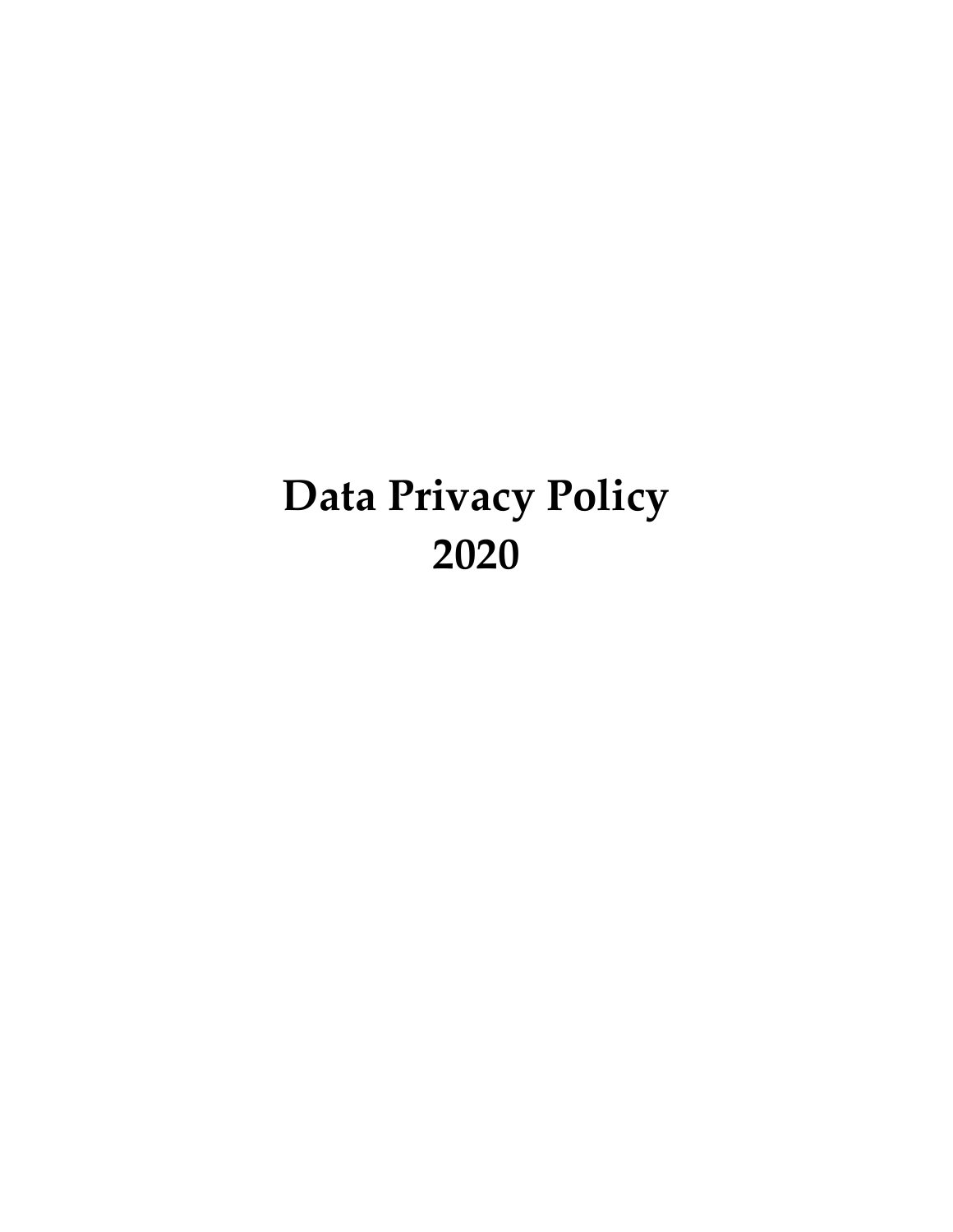## **PRIVACY POLICY**

This Privacy Policy ("Policy") is adopted by Landco Pacific Corporation, its subsidiaries, and joint ventures (the "Company") in compliance with Republic Act No. 10173 also known as the Data Privacy Act of 2012 ("DPA"), its Implementing Rules and Regulations, and other relevant policies, including the issuances of the National Privacy Commission ("NPC") and shall explain the collection, processing, and disclosure of personal data of the Data Subject involved.

## **DATA PRIVACY PRINCIPLES**

The Company highly values and prioritizes the privacy of information collected from its existing and prospective clients, members, and patrons ("Data Subject"). In order to protect the information gathered by the Company, it shall ensure that all personal data and other sensitive data obtained from such Data Subjects are collected, processed, stored, transmitted, updated and disposed of in accordance with the general principles of transparency, legitimate purpose and proportionality.

A. *Transparency* – The Company undertakes to disclose to the Data Subject of the nature, purpose and extent of the processing of his or her personal data, including the risks and safeguards involved, the identity of personal information controller, his or her rights as a Data Subject, and how these can be exercised. Any information and communication relating to the processing of personal data should be easy to access and understand, using clear and plain language.

B. *Legitimate Purpose* – The processing of information shall be compatible with a declared and specified purpose which must not be contrary to law, morals, or public policy.

C. *Proportionality* – The processing of information shall be adequate, relevant, suitable, necessary, and not excessive in relation to a declared and specified purpose.

The Company shall undertake to protect the privacy and security of confidential data in the manner provided by the Data Privacy Act and other applicable laws, rules and regulations and issuances of pertinent government agencies.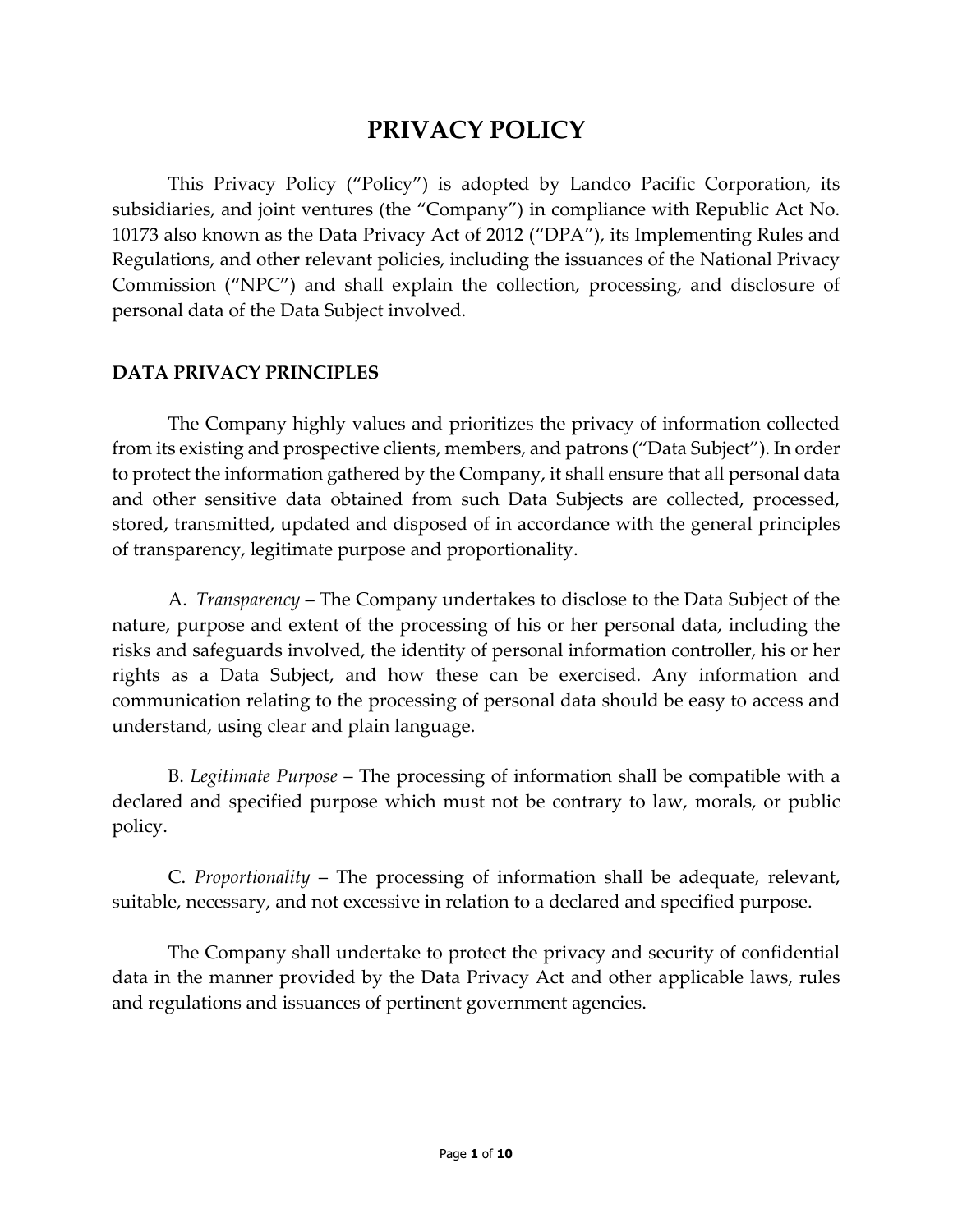## **PERSONAL DATA**

As part of the business interaction between the Company and the Data Subject, the Company shall collect certain personal data from the Data Subject which shall include, but not limited to:

- 1. the Data Subject's name, gender, civil status, date of birth, address, telephone or mobile numbers, email address, mailing address, proof of identification, and any other information relating to and provided by the Data Subject in the course of the Company's interaction with the Data Subject;
- 2. the Data Subject's credit history, bank account, and credit information which the Data Subject provided in availing the Company's products and services;
- 3. the Data Subject's employment history, educational attainment, resume, and income whenever the Data Subject is applying for employment in the Company; and
- 4. any other information provided by, or otherwise obtained from the Data Subject in the course of the Company's interaction from the Data Subject.

## **COLLECTION OF PERSONAL DATA**

The Company shall collect personal data from the Data Subject in the following circumstances:

- 1. when the Data Subject purchases or avails of any of the Company's products, services, promos, activities, and events;
- 2. when the Data Subject interacts with the Company's sales or customer care agents, sales and marketing officers or specialists, through email, phone, chat services, or personal meetings;
- 3. when the Data Subject submits information, through any form, on the Company's digital assets, which may include websites and email accounts and other social media;
- 4. when the Data Subject requests or has inquiries related to the Company's business;
- 5. when the Data Subject reports any complaint/s which the Company may be involved or may take action on;
- 6. when the Data Subject responds to surveys, promotions, and other marketing and sales initiatives;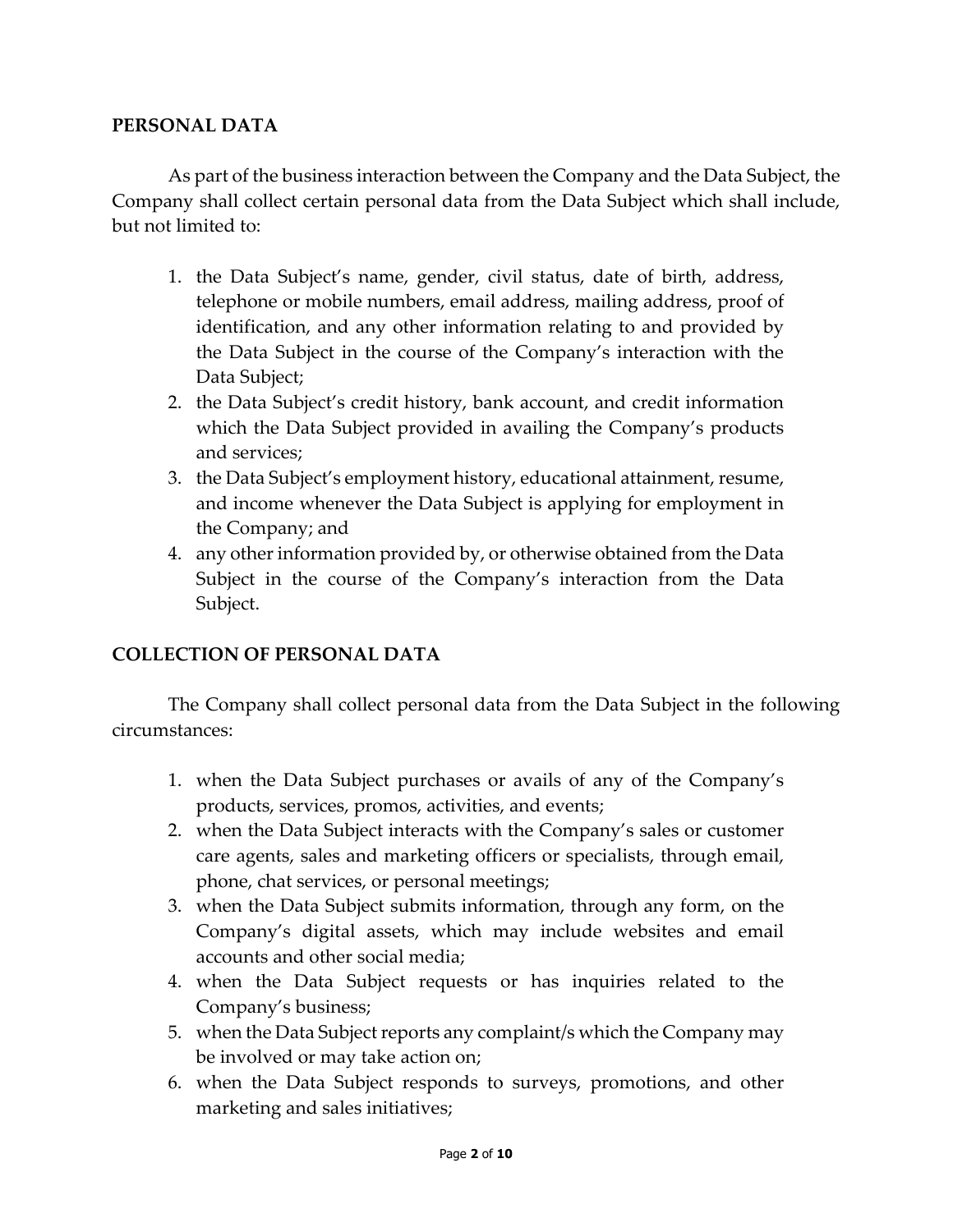- 7. when a Data Subject has been referred to the Company by third party entities; Provided the Data Subject has consented to such referral; and
- 8. when the Data Subject voluntarily submits personal data to the Company for any valid reasons.

## **PURPOSE OF COLLECTION**

The Company shall collect, use, disclose personal data from the Data Subject for varied purposes, including but not limited to:

- 1. to conduct appropriate due diligence;
- 2. to register inquiries and address follow-ups, and to respond to complaint/s which the Company may be involved or which it may take action on;
- 3. to prepare the appropriate sales documentation and any other documentation as may be necessary;
- 4. to perform financial processes related to sale such as downpayment setup, amortization, or financing;
- 5. to provide customer care and enhance customer satisfaction, including but not limited to, resolving complaints, dealing with and/or responding to requests and inquiries, and other after sale services;
- 6. to keep the Data Subject informed of the Company's promos, discounts, and/or events;
- 7. to comply with the requirements of law and legal proceedings such as court orders, and other duly authorized public authority;
- 8. to comply with legal obligation or to prevent imminent harm to public security, public order, or public safety;
- 9. to prevent, investigate, and detect possible crime, including fraud and money-laundering;
- 10. to analyze and manage other commercial risks;
- 11. to process information for statistical, analytical, and research purposes;
- 12. to perform other actions necessary or desirable in the implementation of the contract/s concerned; and
- 13. to perform any other action in relation to the abovementioned purposes.

## **DISCLOSURE OF PERSONAL DATA**

The Company shall not disclose the personal data of the Data Subject to any third person or entity, unless otherwise the consent of the Data Subject is obtained prior to such disclosure and provided further that, the third person or entity enters into a Data Sharing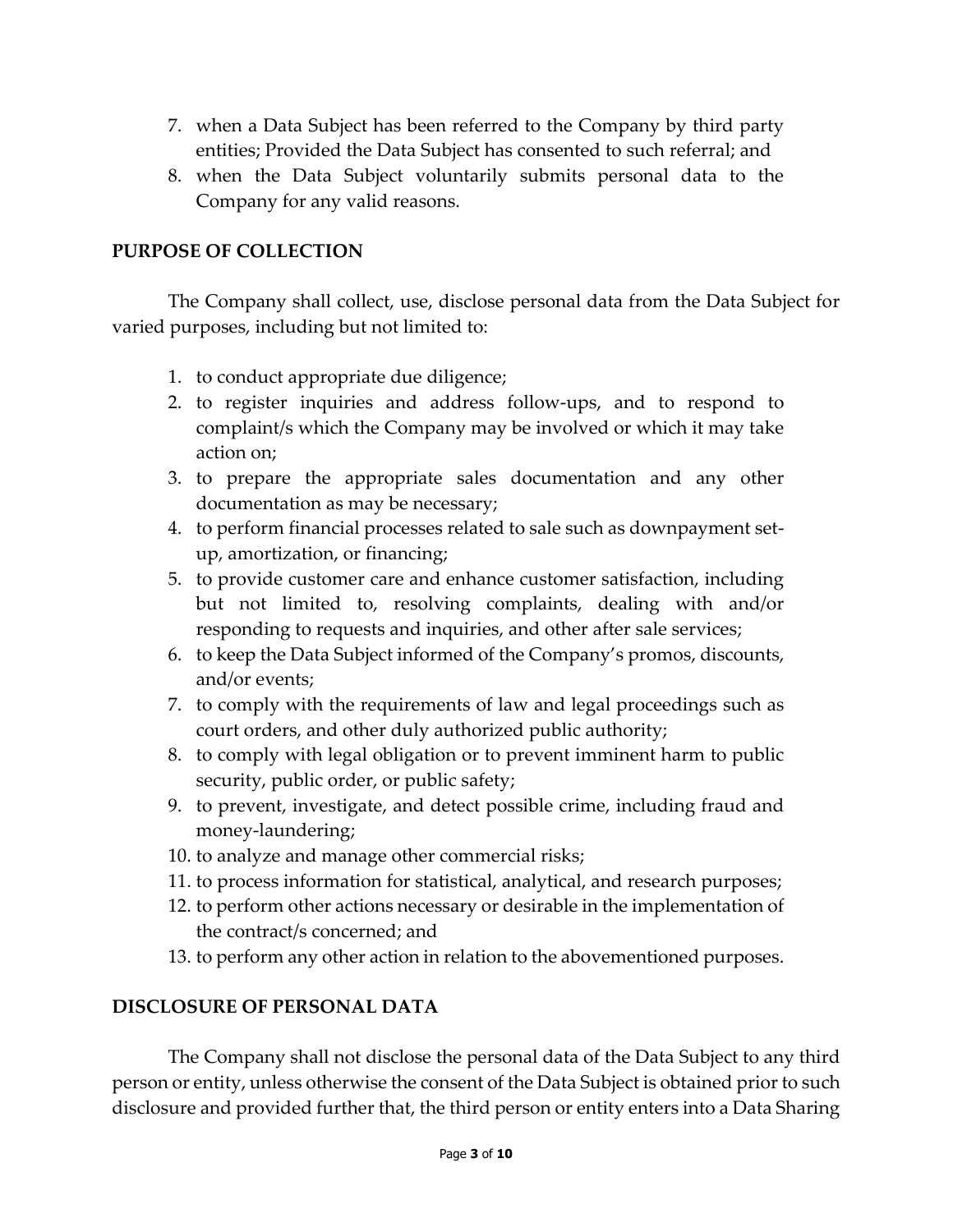Agreement with the Company, as may be applicable. Once the consent is obtained from the Data Subject and a Data Sharing Agreement has been entered into between the Company and the third person or entity, the Company shall only disclose the personal data of the Data Subject to the following authorized persons or entities:

- 1. the Company's subsidiaries and affiliates;
- 2. the Company's employees, agents, successors and assignees;
- 3. the Company's professional advisers, such as but not limited to its lawyers and auditors;
- 4. the Company's insurers and credit providers;
- 5. the Company's banks, credit card companies, and other respective service providers;
- 6. the Company's third-party service providers, including suppliers or subcontractors, and consultants, which the Company has engaged to provide it financial, technical, architectural, administrative, and other services;
- 7. other third-party business/es offering goods or services, or desiring to sponsor Company contest/s or other marketing and promotional programs;
- 8. the Company's prospective clients and customers availing of the Company's products or services, or to whom the Company is contemplating to sell any of its business or asset;
- 9. to any other person who may apply or has applied to any court or competent authority for such disclosure, after the exercise of the Company's reasonable discretion; and
- 10. any authority, regulatory, supervisory or enforcement agency, exchange, court, quasi-judicial body or tribunal

## **CONSENT**

By signing the Company's consent form, the Data Subject or his or her duly authorized representative explicitly authorizes and consents to the Company's collection, use, access, transfer, storage, disclosure, and processing of said personal data for the abovementioned purpose.

## **PROTECTION OF PERSONAL DATA**

The Company is committed to protecting the privacy of all personal data provided to it by the Data Subject. The Company maintains physical, technical and organizational safeguards to protect personal data against loss, theft, unauthorized access, disclosure,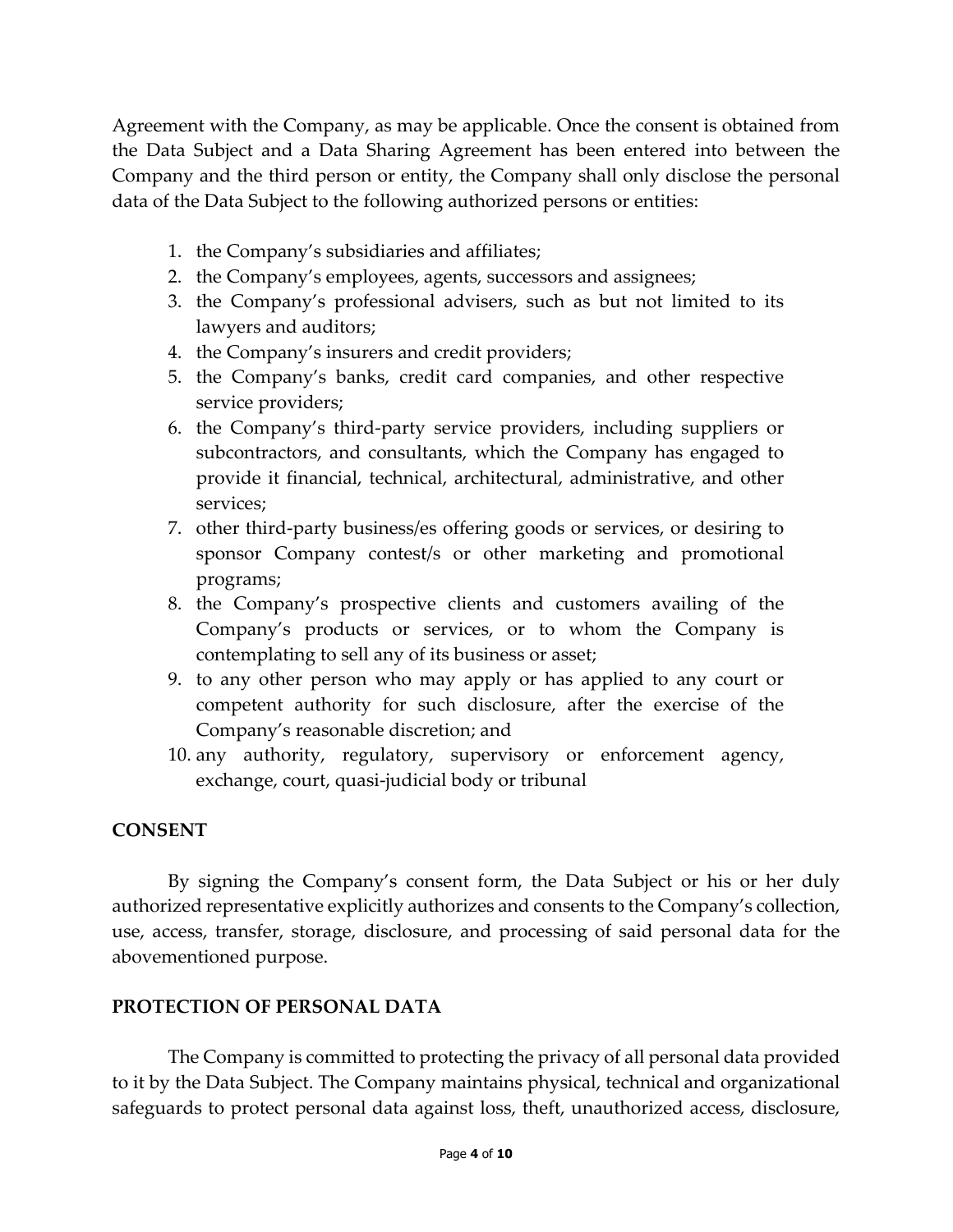copying, use or modification. The Company shall put in effect the necessary safeguards, including but not limited to the following:

- Use of secured servers and other security tools;
- Limited access to Data Subject's personal data; and
- Information system and infrastructure regular testing.

The Company shall limit access to the authorized persons or entities. The Company shall be responsible for all personal data in its possession, including information transferred to authorized persons or entities. All such authorized persons or entities, wherever they are located, are required by the Company to protect the confidentiality and privacy of the Data Subject's personal data in a manner consistent with the Company's privacy policies and practices.

The Company shall likewise ensure that the Company's Privacy Policy is constantly reviewed, monitored, and enhanced. However, while the Company shall employ all necessary precautions to safeguard Data Subject's personal data, the Company does not guarantee full protection against unauthorized access and use from the internet of my personal data beyond the Company's control.

## **RIGHTS OF THE DATA SUBJECT**

1. *Right to be informed* – The Data Subject has a right to be informed whether personal data pertaining to him or her will be, are being, or were processed, including the existence of automated-decision making and profiling.

2. *Right to object* – The Data Subject has the right to object to the processing of his or her personal data, including processing for direct marketing, automated processing or profiling. He or she should be given an opportunity to withhold consent in case of any amendment to the information supplied to the Data Subject under the right to be informed.

When a Data Subject objects or withholds consent by not signing the Company's consent form, the personal information controller shall no longer process the personal data, unless:

- a. The personal data is needed pursuant to a subpoena;
- b. The collection and processing are for obvious purposes, including, when it is necessary for the performance of or in relation to a contract or service to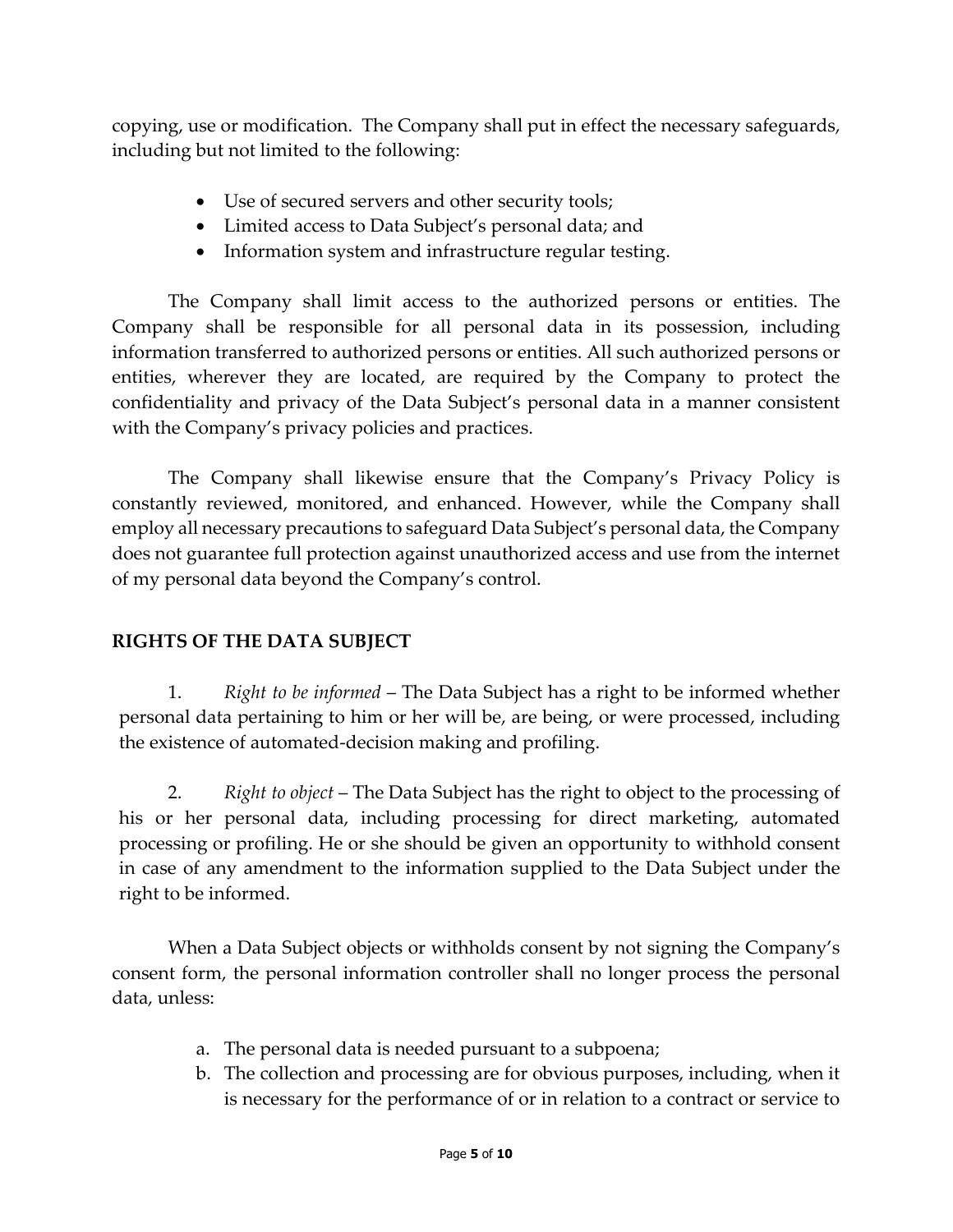which the Data Subject is a party, or when necessary or desirable in the context of an employer-employee relationship between the collector and the Data Subject; or

c. The information is being collected and processed as a result of a legal obligation.

3. *Right to access* – The Data Subject has the right to reasonable access to, upon demand, the following:

- a. Contents of his or her personal data that were processed;
- b. Sources from which personal data were obtained;
- c. Names and addresses of recipients of the personal data;
- d. Manner by which such data were processed;
- e. Reasons for the disclosure of the personal data to recipients, if any;
- f. Information on automated processes where the data will, or is likely to, be made as the sole basis for any decision that significantly affects or will affect the Data Subject;
- g. Date when his or her personal data concerning the Data Subject were last accessed and modified; and
- h. The designation, name or identity, and address of the personal information controller.

4. *Right to rectify erroneous data* – The Data Subject has the right to dispute the inaccuracy or error in the personal data and have the personal information controller correct it immediately and accordingly, unless the request is vexatious or otherwise unreasonable. If the personal data has been corrected, the personal information controller shall ensure the accessibility of both the new and the retracted information and the simultaneous receipt of the new and the retracted information by the intended recipients thereof: Provided, That recipients or third parties who have previously received such processed personal data shall be informed of its inaccuracy and its rectification, upon reasonable request of the Data Subject.

5. *Right to erase or block* – The Data Subject has the right to suspend, withdraw or order the blocking, removal or destruction of his or her personal data from the personal information controller's filing system.

This right may be exercised upon discovery and substantial proof of any of the following: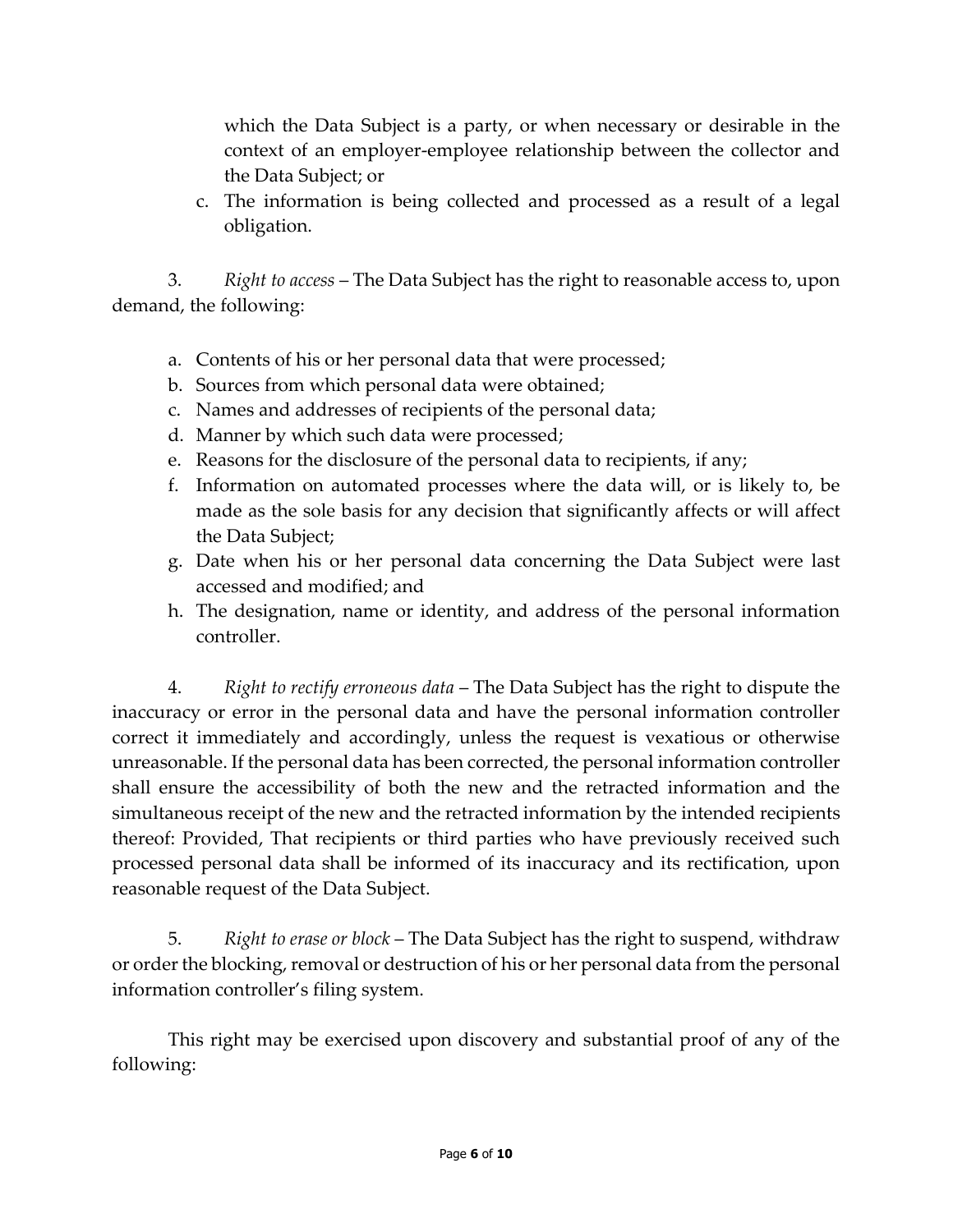- a. The personal data is incomplete, outdated, false, or unlawfully obtained;
- b. The personal data is being used for a purpose not authorized by the Data Subject;
- c. The personal data is no longer necessary for the purposes for which they were collected;
- d. The Data Subject withdraws consent or objects to the processing of his or her information, and there is no other legal ground or overriding legitimate interest for the processing;
- e. The personal data concerns private information that is prejudicial to Data Subject, unless justified by freedom of speech, of expression, or of the press or otherwise authorized;
- f. The processing is unlawful; or
- g. The personal information controller or personal information processor violated the rights of the Data Subject. The personal information controller may notify third parties who have previously received such processed personal information.

6. *Right to damages* – The right to damages sustained due to such false, incomplete, outdated, unlawfully obtained or unauthorized use of personal data, considering any violation of his or her rights and freedoms as a Data Subject. The Data Subject should be indemnified for any damages.

7. *Right to data portability* – Where his or her personal data is processed by electronic means and in a structured and commonly used format, the Data Subject has the right to obtain from the personal information controller a copy of such data in an electronic or structured format that is commonly used and allows further use. The exercise of this right should consider the right of Data Subject to have control over his or her personal data being processed based on consent or contract, for commercial purpose, or through automated means. The Commission may specify the electronic format, as well as the technical standards, modalities, procedures and other rules for their transfer.

*8. Transmissibility of Rights of the Data Subject* – The lawful heirs and assigns of the Data Subject may invoke the rights of the Data Subject at any time after the death of the Data Subject or when the latter is incapacitated or incapable of exercising his or her rights.

## **PERIOD OF RETENTION OF PERSONAL DATA**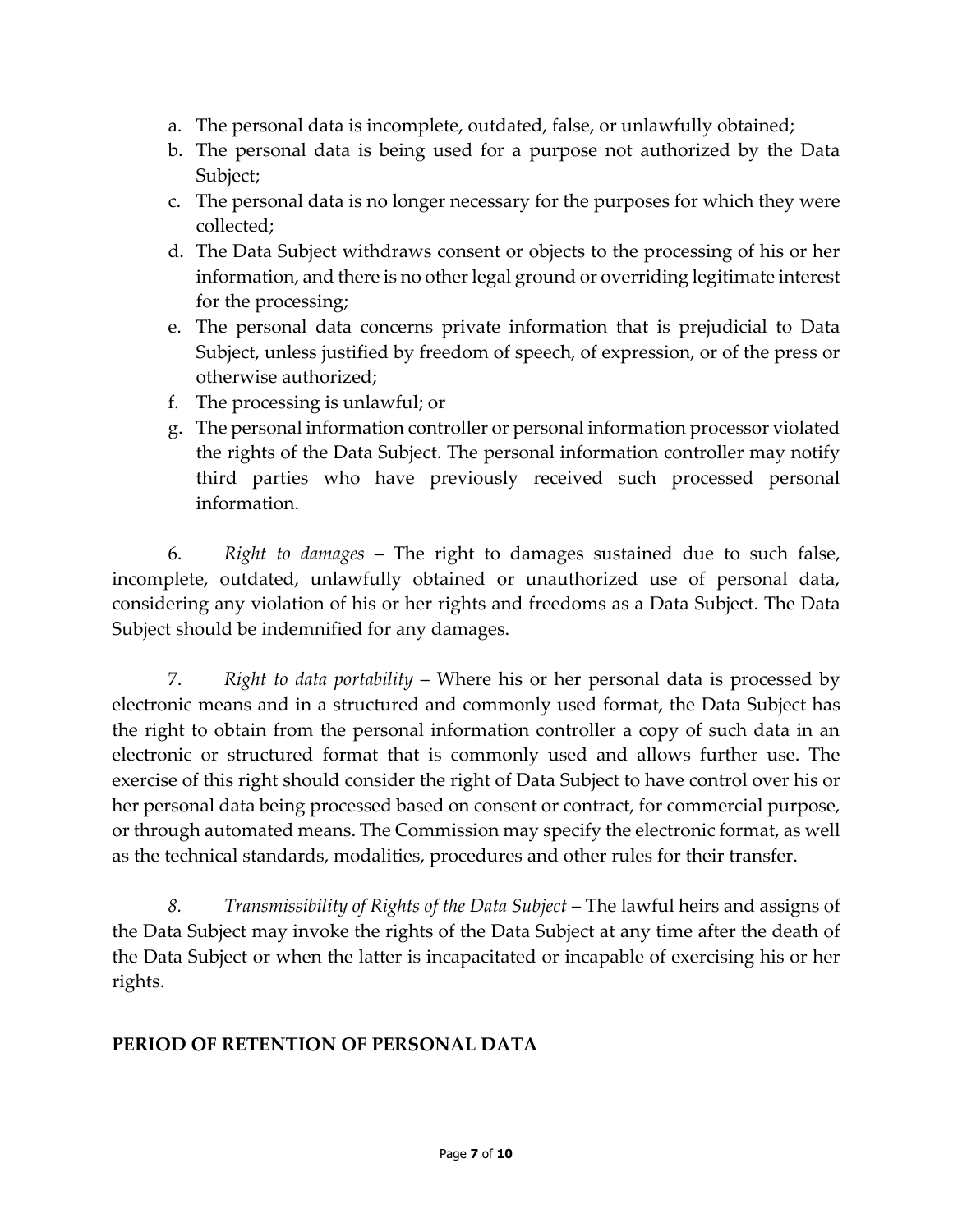The Company shall only retain data, including electronic documents, for as long as necessary and in compliance with the retention period imposed by existing contracts, law, the National Privacy Commission, and other relevant regulatory agencies. It shall retain the personal data for a period which would ensure fulfillment of the declared, specified, and legitimate purpose, or until the processing relevant to the purpose has been terminated. It shall also be retained for a period necessary for the establishment, exercise or defense of legal claims; or for legitimate business purposes, which must be consistent with standards followed by the applicable industry or approved by appropriate government agency.

## **DISPOSAL OF PERONAL INFORMATION**

The Company undertakes to dispose and discard personal data of the Data Subject in a secure manner that would prevent further processing, unauthorized access, or disclosure to any other party or the public, or prejudice the interests of the data subjects. It shall employ the use of shredders to dispose of physical files containing the personal data of the Data Subject. It shall delete and dispose of electronic data by permanent data erasure with the use of data eradication software which would ensure permanent deletion of the personal data.

## **DATA PROTECTION OFFICER**

The Company's Data Protection Officer shall oversee the compliance of the organization with the Data Privacy Act, its Implementing Rules and Regulations, and other related policies, including the conduct of a Privacy Impact Assessment, implementation of security measures, security incident and data breach protocol, and the inquiry and complaints procedure.

## **REVIEW OF THE POLICY**

This Privacy Policy shall be reviewed and evaluated annually. Privacy and security policies and practices within the organization shall be updated to remain consistent with current data privacy best practices.

#### **PHYSICAL AND TECHNICAL SECURITY MEASURES**

The Company shall implement physical and technical security measures to protect personal data of the Data Subject from unauthorized access, use, transfer, removal, or